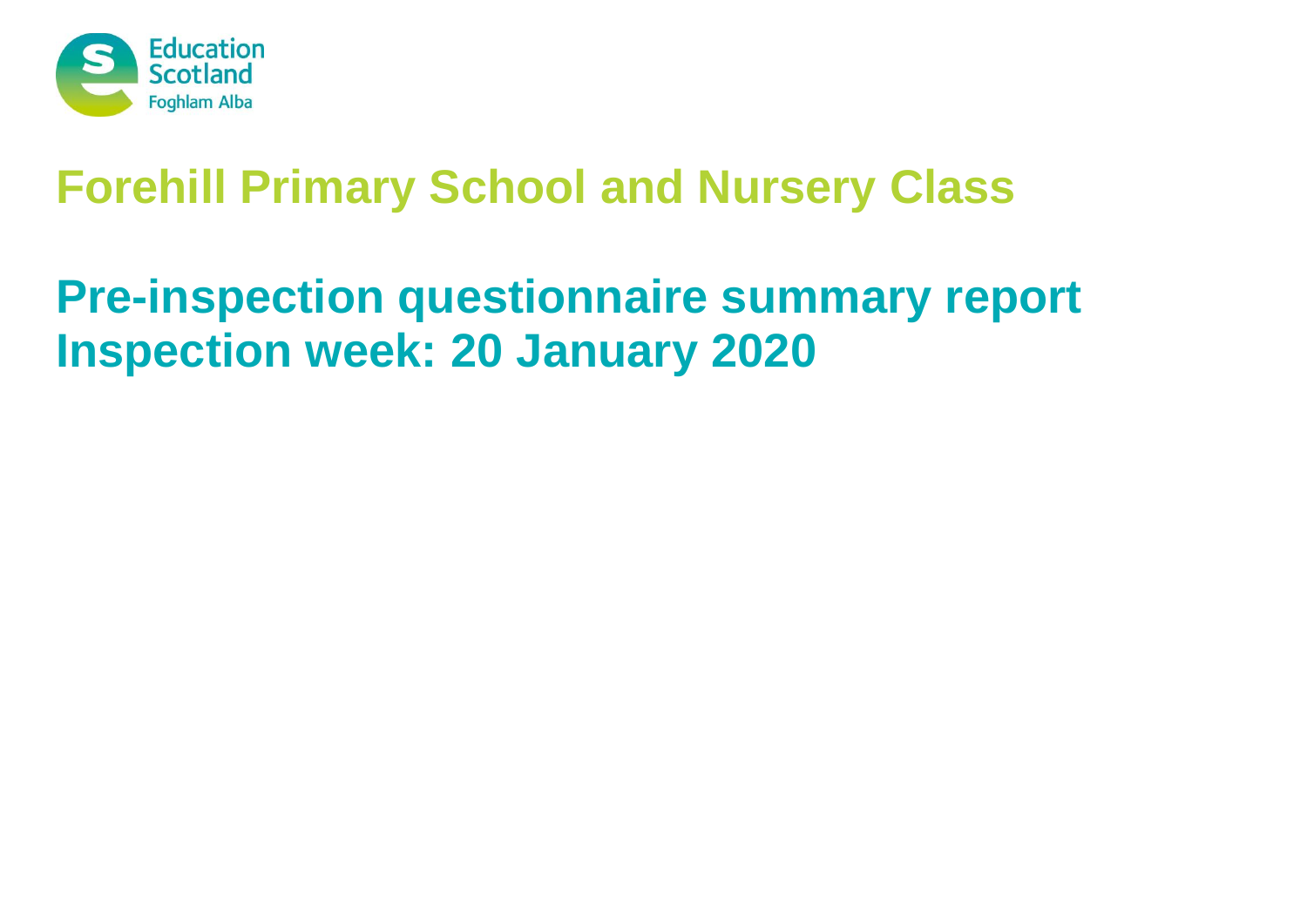# **Questionnaire for children in primary stages (01)**

| Q<br>No. | Question                                                                                                             | <b>Response</b><br>Count | Agree<br>℅ | <b>Disagree</b><br>% | Don't<br>know % | Didn't<br>answer % |
|----------|----------------------------------------------------------------------------------------------------------------------|--------------------------|------------|----------------------|-----------------|--------------------|
| 4        | I feel safe when I am at school.                                                                                     | 241                      | 91.29      | 1.24                 | 6.64            | 0.83               |
| 5        | My school helps me to feel safe.                                                                                     | 241                      | 90.87      | 1.66                 | 6.64            | 0.83               |
| 6        | I have someone in my school I can speak to if I am upset or worried about<br>something.                              | 241                      | 90.46      | 1.24                 | 7.88            | 0.41               |
|          | Staff treat me fairly and with respect.                                                                              | 241                      | 92.95      | 2.07                 | 4.15            | 0.83               |
| 8        | Other children treat me fairly and with respect.                                                                     | 241                      | 78.84      | 4.56                 | 15.35           | 1.24               |
| 9        | My school helps me to understand and respect other people.                                                           | 241                      | 97.51      | 0.41                 | 1.66            | 0.41               |
| 10       | My school is helping me to become confident.                                                                         | 241                      | 90.04      | 1.66                 | 7.88            | 0.41               |
| 11       | My school teaches me how to lead a healthy lifestyle.                                                                | 241                      | 95.44      | 0.00                 | 3.73            | 0.83               |
| 12       | There are lots of chances at my school for me to get regular exercise.                                               | 241                      | 93.78      | 0.00                 | 5.81            | 0.41               |
| 13       | My school offers me the opportunity to take part in activities in school beyond the<br>classroom and timetabled day. | 241                      | 96.27      | 0.41                 | 2.9             | 0.41               |
| 14       | I have the opportunity to discuss my achievements outwith school with an adult in<br>school who knows me well.       | 241                      | 91.29      | 0.41                 | 7.88            | 0.41               |
| 15       | My school listens to my views.                                                                                       | 241                      | 82.57      | 1.66                 | 14.94           | 0.83               |
| 16       | My school takes my views into account.                                                                               | 241                      | 71.78      | 1.66                 | 24.9            | 1.66               |
| 17       | I feel comfortable approaching staff with questions or suggestions.                                                  | 241                      | 80.91      | 4.98                 | 11.62           | 2.49               |
| 18       | Staff help me to understand how I am progressing in my school work.                                                  | 241                      | 92.95      | 0.41                 | 4.56            | 2.07               |
| 19       | My homework helps me to understand and improve my work in school.                                                    | 241                      | 77.18      | 8.71                 | 13.28           | 0.83               |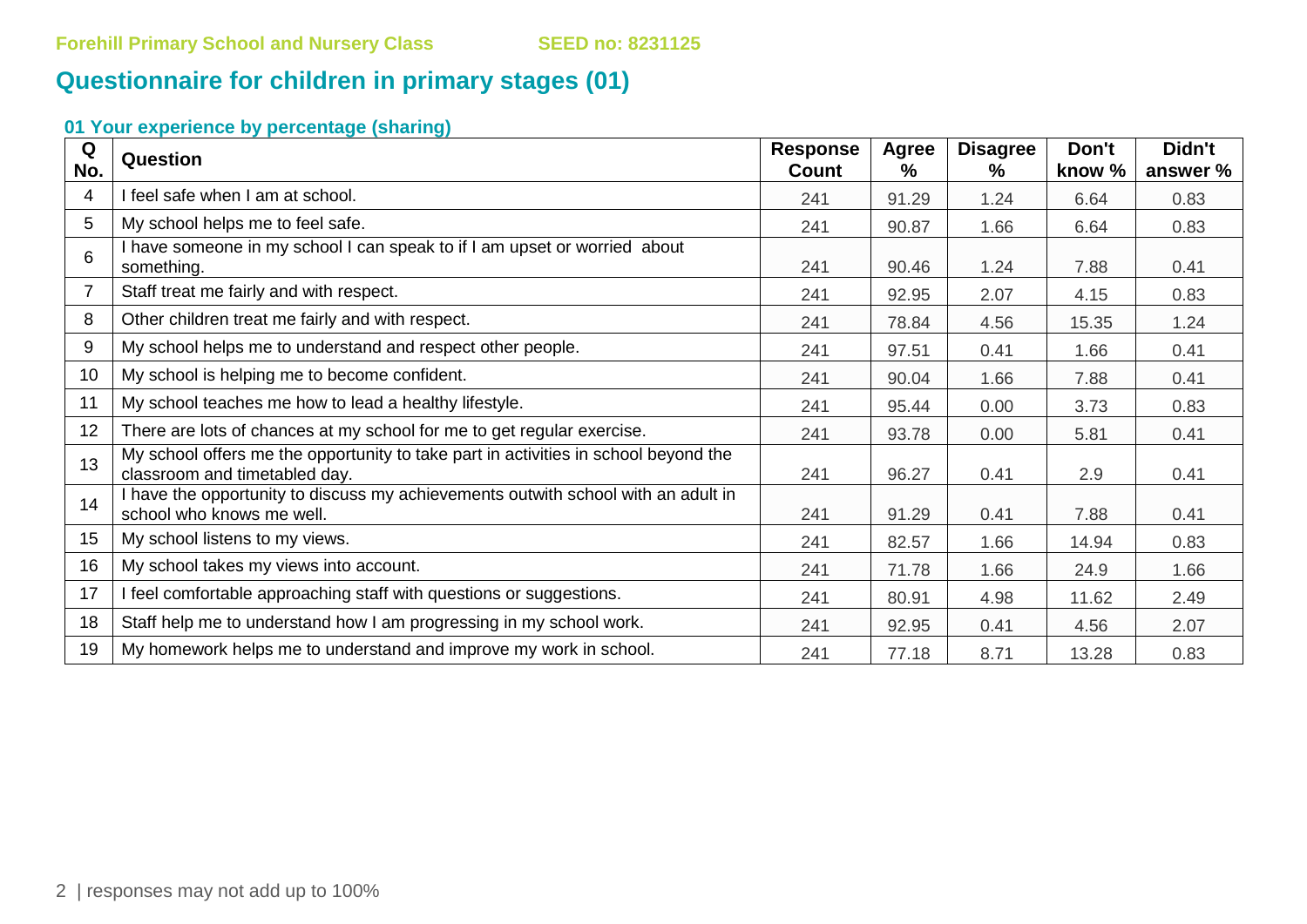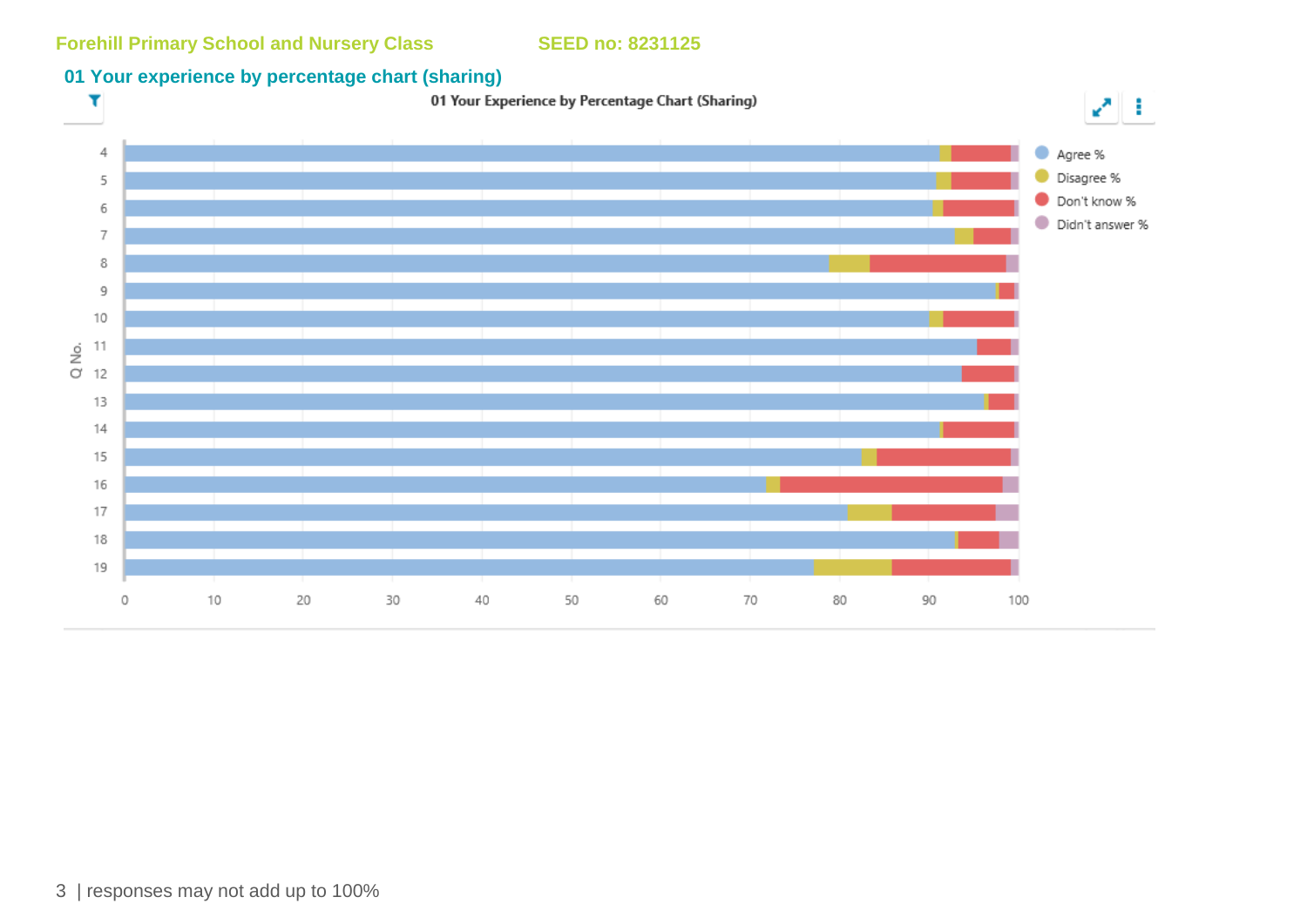| Q<br>No. | <b>Question</b>                                                    | <b>Response</b><br><b>Count</b> | All of the<br>time % | Some of the<br>time % | Not very<br>often % | Don't<br>know % | Didn't<br>answer % |
|----------|--------------------------------------------------------------------|---------------------------------|----------------------|-----------------------|---------------------|-----------------|--------------------|
| 20       | Other children behave well.                                        | 241                             | 25.73                | 67.22                 | 2.9                 | 3.73            | 0.41               |
| 21       | My teachers ask me about what things I want to<br>learn in school. | 241                             | 47.72                | 40.66                 | 9.54                | 0.83            | 1.24               |
| 22       | I enjoy learning at school.                                        | 241                             | 49.79                | 42.32                 | 7.47                | 0.00            | 0.41               |
| 23       | I feel that my work in school is hard enough.                      | 241                             | 46.89                | 43.98                 | 5.81                | 2.49            | 0.83               |
| 24       | I know who to ask to get help if I find my work<br>too hard.       | 241                             | 82.16                | 12.45                 | 1.66                | 1.66            | 2.07               |
| 25       | I am encouraged by staff to do the best I can.                     | 241                             | 80.08                | 17.43                 | 0.83                | 0.83            | 0.83               |
| 26       | I am happy with the quality of teaching in my<br>school.           | 241                             | 85.06                | 12.03                 | 0.83                | 0.83            | 1.24               |

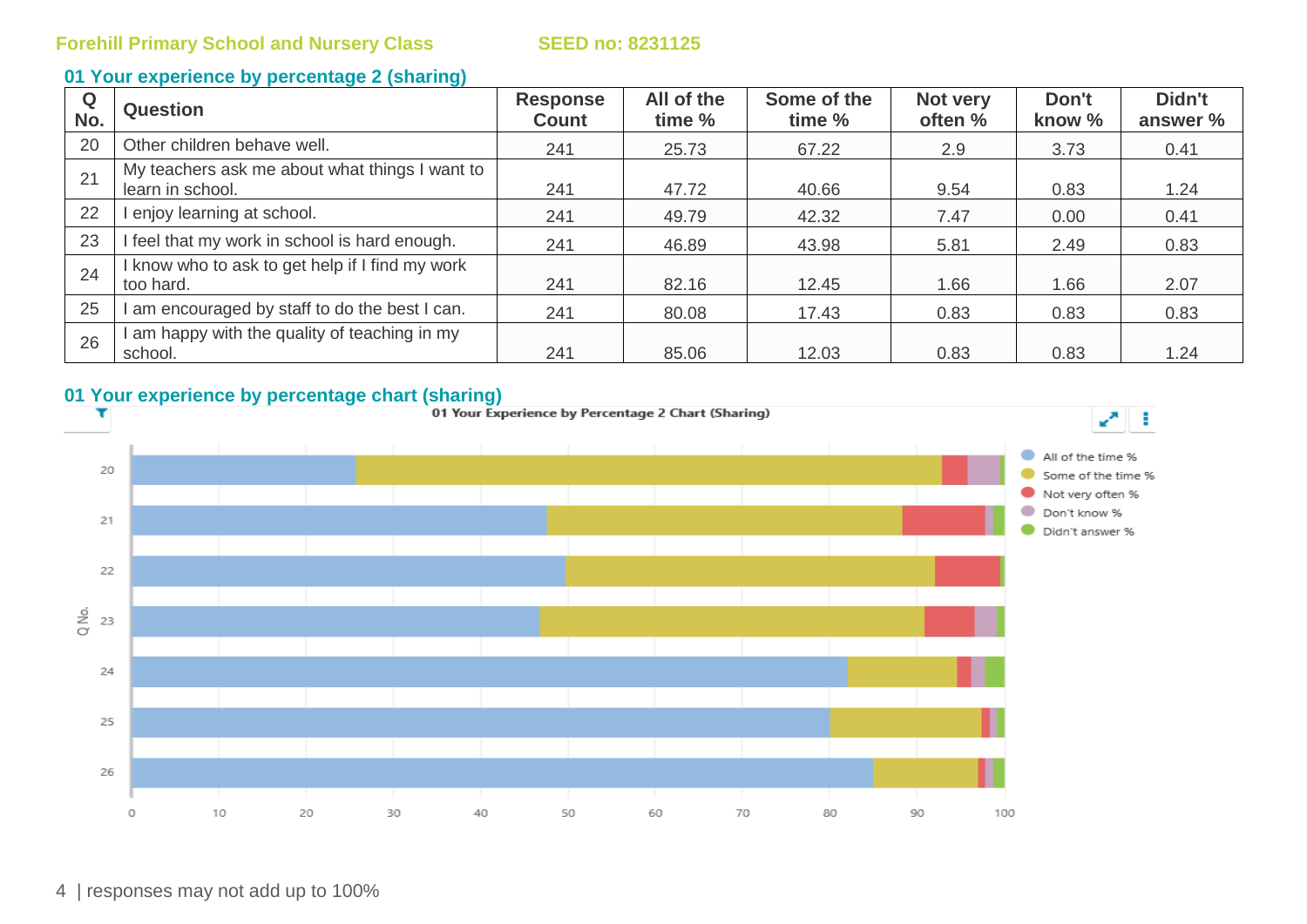#### **01 Your experience by percentage (sharing) bullying**

| No.           | Question                                | <b>Response</b><br>Count | Agree<br>$\frac{0}{0}$ | <b>Disagree</b><br>$\frac{0}{0}$ | <b>Never</b><br>experienced % | Didn't<br>answer % |
|---------------|-----------------------------------------|--------------------------|------------------------|----------------------------------|-------------------------------|--------------------|
| $\sim$<br>- 1 | My school deals well with any bullying. | 241                      | 55.6                   | 7.88                             | 36.                           |                    |

#### **01 Your experience by percentage chart (sharing) bullying**



5 | responses may not add up to 100%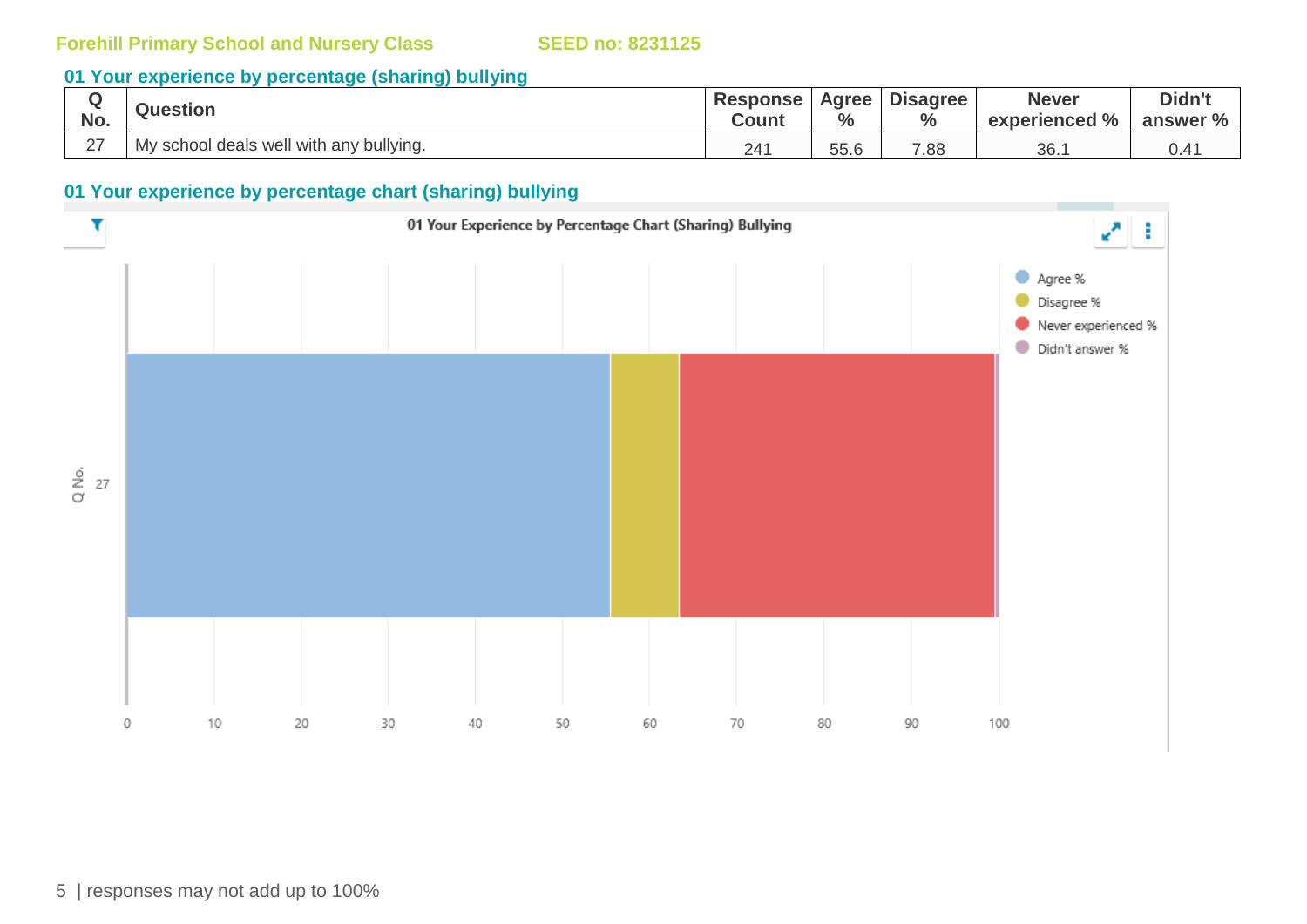| No. | Question                                                              | <b>Response</b><br>Count | Agree<br>%     | <b>Disagree</b><br>$\frac{0}{0}$ | Haven't moved<br>$\mathbf{0}$<br>70 | Didn't<br>answer % |
|-----|-----------------------------------------------------------------------|--------------------------|----------------|----------------------------------|-------------------------------------|--------------------|
| 28  | I was well supported if I moved to a new school within the last year. | 24'                      | $\sim$<br>U.31 |                                  | 87.97                               | J.4                |

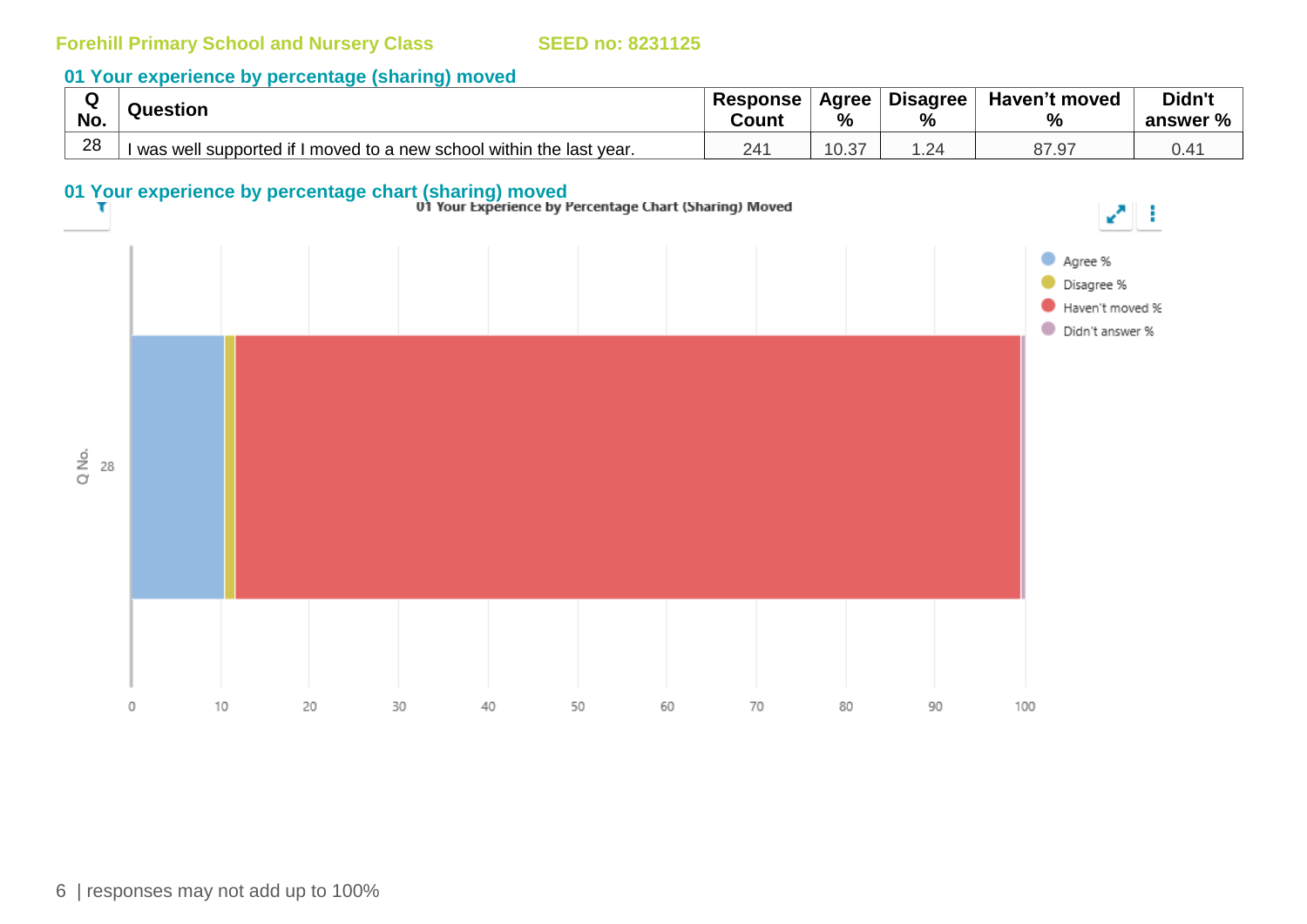## **Questionnaire for parents/carers of children in the early learning and childcare setting (03)**

| Q<br>No.       | Question                                                                                                                                       | <b>Response</b><br><b>Count</b> | <b>Strongly</b><br>agree % | Agree<br>% | <b>Disagree</b><br>$\%$ | <b>Strongly</b><br>disagree<br>$\%$ | Don't<br>know<br>$\frac{0}{0}$ | Didn't<br>answer<br>$\%$ |
|----------------|------------------------------------------------------------------------------------------------------------------------------------------------|---------------------------------|----------------------------|------------|-------------------------|-------------------------------------|--------------------------------|--------------------------|
| 3              | My child likes being at this setting.                                                                                                          | 20                              | 85                         | 10         | 0.00                    | 0.00                                | 5                              | 0.00                     |
| 4              | Staff treat my child fairly and with respect.                                                                                                  | 20                              | 90                         | 5          | 0.00                    | 0.00                                | 5                              | 0.00                     |
| 5              | I feel that my child is safe at the setting.                                                                                                   | 20                              | 90                         | 5          | 0.00                    | 0.00                                | 5                              | 0.00                     |
| 6              | My child's behaviour is managed effectively.                                                                                                   | 20                              | 80                         | 15         | 0.00                    | 0.00                                | 5                              | 0.00                     |
| $\overline{7}$ | The setting helps my child to feel confident.                                                                                                  | 20                              | 70                         | 15         | 0.00                    | 5                                   | 5                              | 5                        |
| 8              | I feel staff really know my child as an individual.                                                                                            | 20                              | 70                         | 20         | 0.00                    | 5                                   | 5                              | 0.00                     |
| 9              | The learning experiences my child has at the setting are at<br>the right level for them.                                                       | 20                              | 75                         | 20         | 0.00                    | 0.00                                | 5                              | 0.00                     |
| 10             | My child's learning and development is well supported by the<br>staff in the setting.                                                          | 20                              | 70                         | 20         | 5                       | 0.00                                | 5                              | 0.00                     |
| 11             | My child is encouraged to be healthy and to be physically<br>active.                                                                           | 20                              | 80                         | 15         | 0.00                    | 0.00                                | 5                              | 0.00                     |
| 12             | The setting supports my child's emotional wellbeing.                                                                                           | 20                              | 80                         | 10         | 0.00                    | 5                                   | 5                              | 0.00                     |
| 13             | My child is making good progress at the setting.                                                                                               | 20                              | 80                         | 10         | 10                      | 0.00                                | 0.00                           | 0.00                     |
| 14             | I receive helpful, regular feedback about how my child is<br>learning and developing e.g. informal feedback, reports and<br>learning profiles. | 20                              | 70                         | 20         | 5                       | 0.00                                | 5                              | 0.00                     |
| 15             | The information I receive about how my child is learning and<br>developing is shared with me when I request it.                                | 20                              | 75                         | 15         | 0.00                    | 0.00                                | 10                             | 0.00                     |
| 16             | I understand how the setting monitors my child's progress in<br>learning.                                                                      | 20                              | 80                         | 15         | 0.00                    | 0.00                                | 5                              | 0.00                     |
| 17             | The setting gives me ideas on how to support my child's<br>learning at home.                                                                   | 20                              | 70                         | 20         | 5                       | 0.00                                | 5                              | 0.00                     |
| 18             | The setting organises activities where my child and I can<br>learn together.                                                                   | 20                              | 80                         | 10         | 5                       | 0.00                                | 5                              | 0.00                     |
| 19             | The setting takes my views into account when making<br>changes.                                                                                | 20                              | 80                         | 5          | 0.00                    | 5                                   | 10                             | 0.00                     |
| 20             | I feel comfortable approaching the setting with questions,<br>suggestions and/or a problem.                                                    | 20                              | 75                         | 15         | 0.00                    | 5                                   | 5                              | 0.00                     |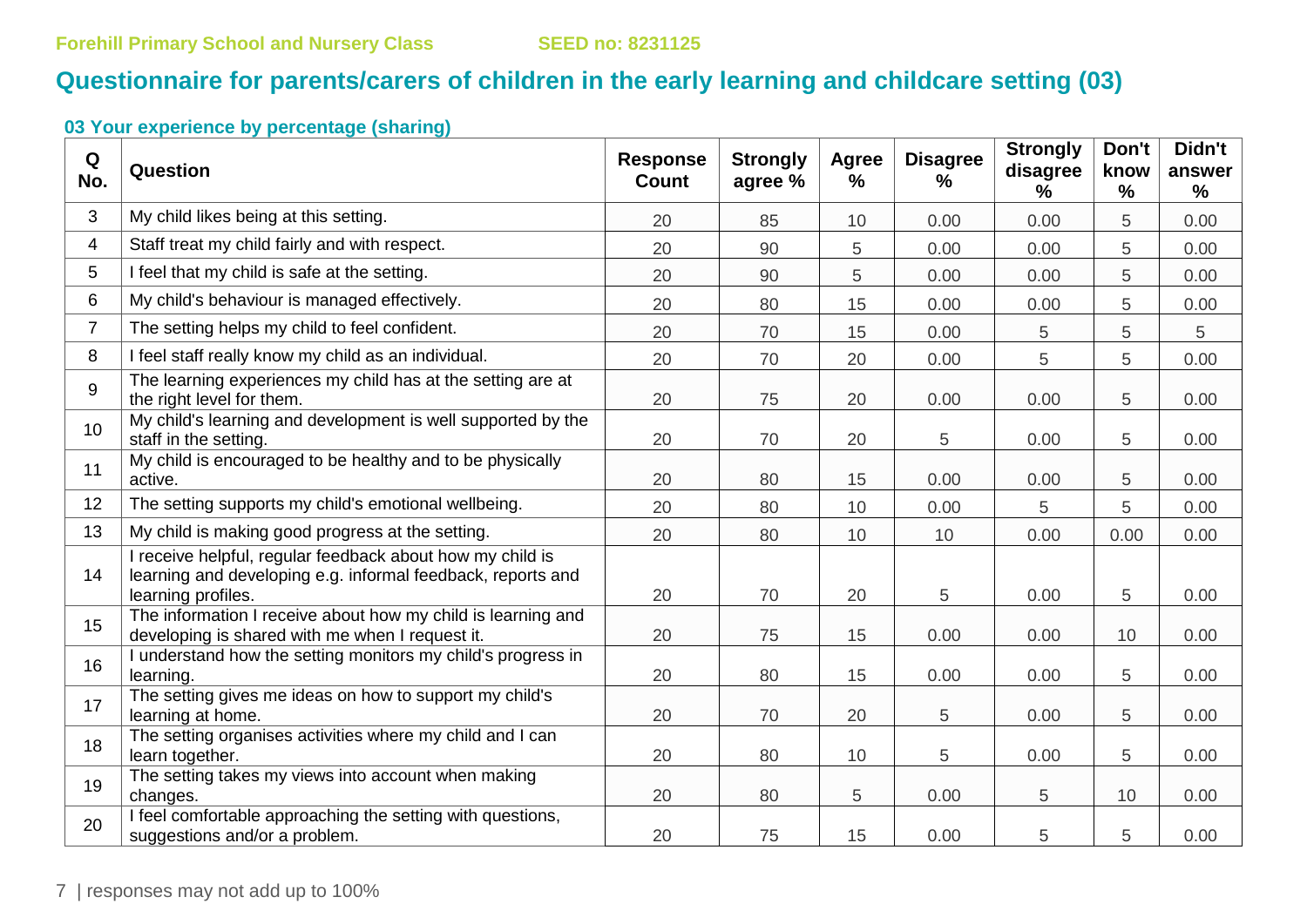| Q<br>No. | Question (cont.)                                                                               | <b>Response</b><br>Count | <b>Strongly</b><br>agree % | Agree<br>$\%$ | <b>Disagree</b><br>$\frac{0}{0}$ | <b>Strongly</b><br>disagree<br>% | Don't<br>know<br>% | Didn't<br>answer<br>% |
|----------|------------------------------------------------------------------------------------------------|--------------------------|----------------------------|---------------|----------------------------------|----------------------------------|--------------------|-----------------------|
| 21       | feel encouraged to be involved in the work of parent groups.                                   | 20                       | 65                         | 25            | 0.00                             | 5                                | 5                  | 0.00                  |
| 22       | am kept informed about the work of parent groups.                                              | 20                       | 65                         | 25            | 5                                | 0.00                             | 5                  | 0.00                  |
| 23       | The setting is well led and managed.                                                           | 20                       | 80                         | 10            | 0.00                             | 5                                | 5                  | 0.00                  |
| 24       | The setting encourages children to treat others kindly and<br>with respect.                    | 20                       | 90                         | 0.00          | 0.00                             | 5                                | 5                  | 0.00                  |
| 25       | would recommend the setting to other parents.                                                  | 20                       | 85                         | 5             | 5                                | 0.00                             | 5                  | 0.00                  |
| 26       | My child was well supported as they started at the setting or<br>moved to a new room or group. | 20                       | 80                         | 15            | 0.00                             | 0.00                             | 5                  | 0.00                  |
| 27       | Overall, I am satisfied with the setting.                                                      | 20                       | 85                         | 5             | 5                                | 0.00                             | 5                  | 0.00                  |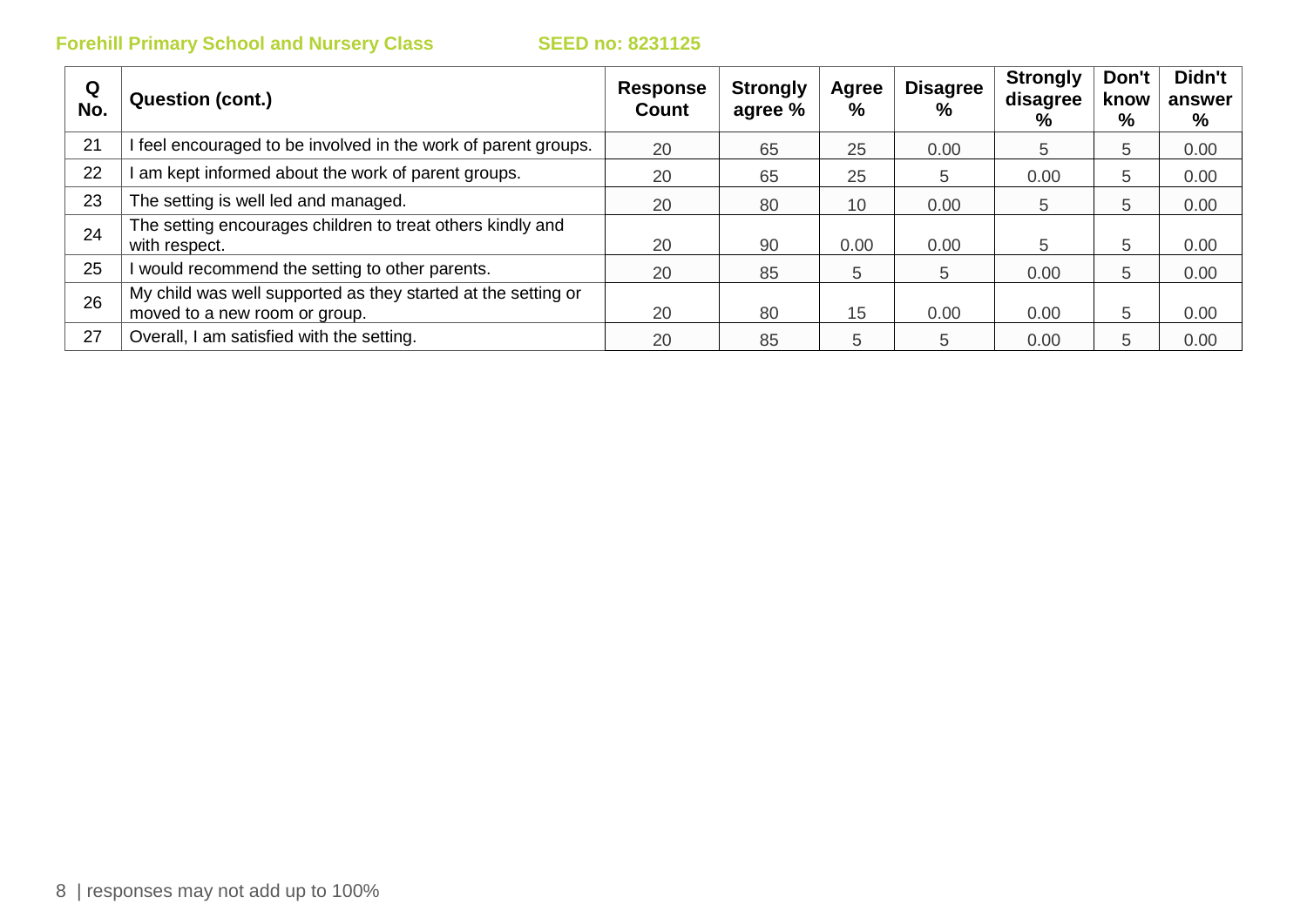

9 | responses may not add up to 100%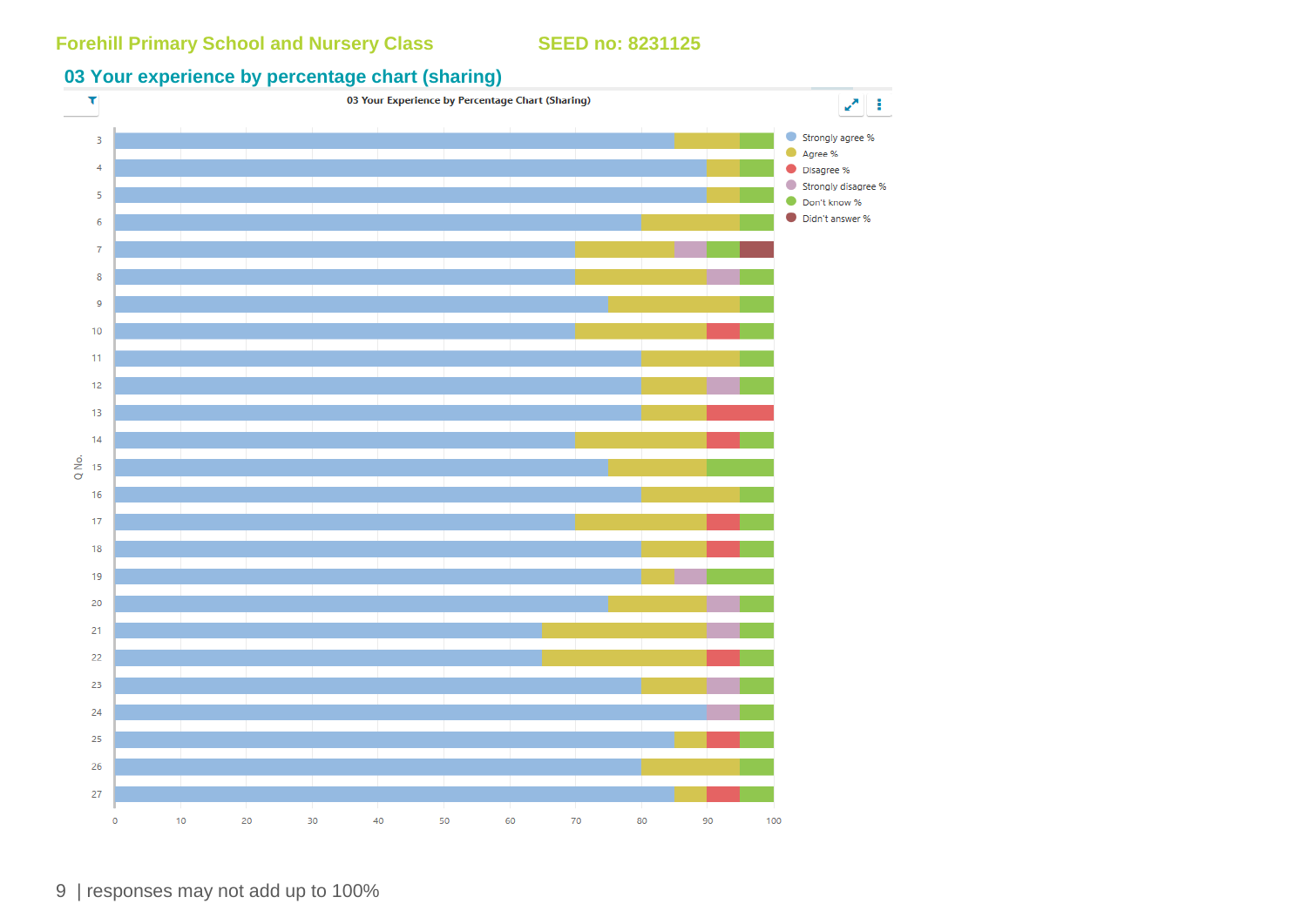# **Questionnaire for parents/carers of children in primary stages (04)**

| Q<br>No.       | Question                                                                                                                                       | <b>Response</b><br><b>Count</b> | <b>Strongly</b><br>agree % | <b>Agree</b><br>% | <b>Disagree</b><br>% | <b>Strongly</b><br>disagree<br>$\%$ | Don't<br>know<br>$\%$ | Didn't<br>answer<br>% |
|----------------|------------------------------------------------------------------------------------------------------------------------------------------------|---------------------------------|----------------------------|-------------------|----------------------|-------------------------------------|-----------------------|-----------------------|
| 4              | My child likes being at this school.                                                                                                           | 126                             | 76.19                      | 22.22             | 1.59                 | 0.00                                | 0.00                  | 0.00                  |
| 5              | Staff treat my child fairly and with respect.                                                                                                  | 126                             | 73.02                      | 24.6              | 1.59                 | 0.00                                | 0.79                  | 0.00                  |
| 6              | I feel that my child is safe at the school.                                                                                                    | 126                             | 72.22                      | 26.19             | 0.79                 | 0.00                                | 0.79                  | 0.00                  |
| $\overline{7}$ | The school helps my child to feel confident.                                                                                                   | 126                             | 71.43                      | 26.98             | 0.00                 | 1.59                                | 0.00                  | 0.00                  |
| 8              | I feel staff really know my child as an individual.                                                                                            | 126                             | 58.73                      | 36.51             | 0.79                 | 0.79                                | 1.59                  | 1.59                  |
| 9              | My child finds their learning activities hard enough.                                                                                          | 126                             | 45.24                      | 43.65             | 6.35                 | 2.38                                | 2.38                  | 0.00                  |
| 10             | My child receives the help he/she needs to do well.                                                                                            | 126                             | 59.52                      | 36.51             | 0.79                 | 1.59                                | 1.59                  | 0.00                  |
| 11             | My child is encouraged by the school to be healthy and take<br>regular exercise.                                                               | 126                             | 73.81                      | 23.81             | 0.00                 | 0.00                                | 1.59                  | 0.79                  |
| 12             | The school supports my child's emotional wellbeing.                                                                                            | 126                             | 62.7                       | 30.16             | 1.59                 | 0.79                                | 3.97                  | 0.79                  |
| 13             | My child is making good progress at the school.                                                                                                | 126                             | 65.08                      | 32.54             | 0.79                 | 0.00                                | 0.79                  | 0.79                  |
| 14             | I receive helpful, regular feedback about how my child is<br>learning and developing e.g. informal feedback, reports and<br>learning profiles. | 126                             | 48.41                      | 41.27             | 7.14                 | 0.79                                | 1.59                  | 0.79                  |
| 15             | The information I receive about how my child is doing reaches<br>me at the right time.                                                         | 126                             | 49.21                      | 39.68             | 7.14                 | 0.79                                | 2.38                  | 0.79                  |
| 16             | I understand how my child's progress is assessed.                                                                                              | 126                             | 38.1                       | 46.03             | 9.52                 | 1.59                                | 3.97                  | 0.79                  |
| 17             | The school gives me advice on how to support my child's<br>learning at home.                                                                   | 126                             | 52.38                      | 39.68             | 6.35                 | 0.00                                | 1.59                  | 0.00                  |
| 18             | The school organises activities where my child and I can learn<br>together.                                                                    | 126                             | 64.29                      | 34.13             | 0.00                 | 0.00                                | 1.59                  | 0.00                  |
| 19             | The school takes my views into account when making changes.                                                                                    | 126                             | 34.13                      | 46.03             | 7.14                 | 0.79                                | 11.11                 | 0.79                  |
| 20             | I feel comfortable approaching the school with questions,<br>suggestions and/or a problem.                                                     | 126                             | 57.94                      | 34.13             | 4.76                 | 2.38                                | 0.00                  | 0.79                  |
| 21             | I feel encouraged to be involved in the work of the Parent<br>Council and/or parent association.                                               | 126                             | 48.41                      | 39.68             | 5.56                 | 1.59                                | 3.97                  | 0.79                  |
| 22             | I am kept informed about the work of the Parent Council and/or<br>parent association.                                                          | 126                             | 52.38                      | 42.06             | 4.76                 | 0.79                                | 0.00                  | 0.00                  |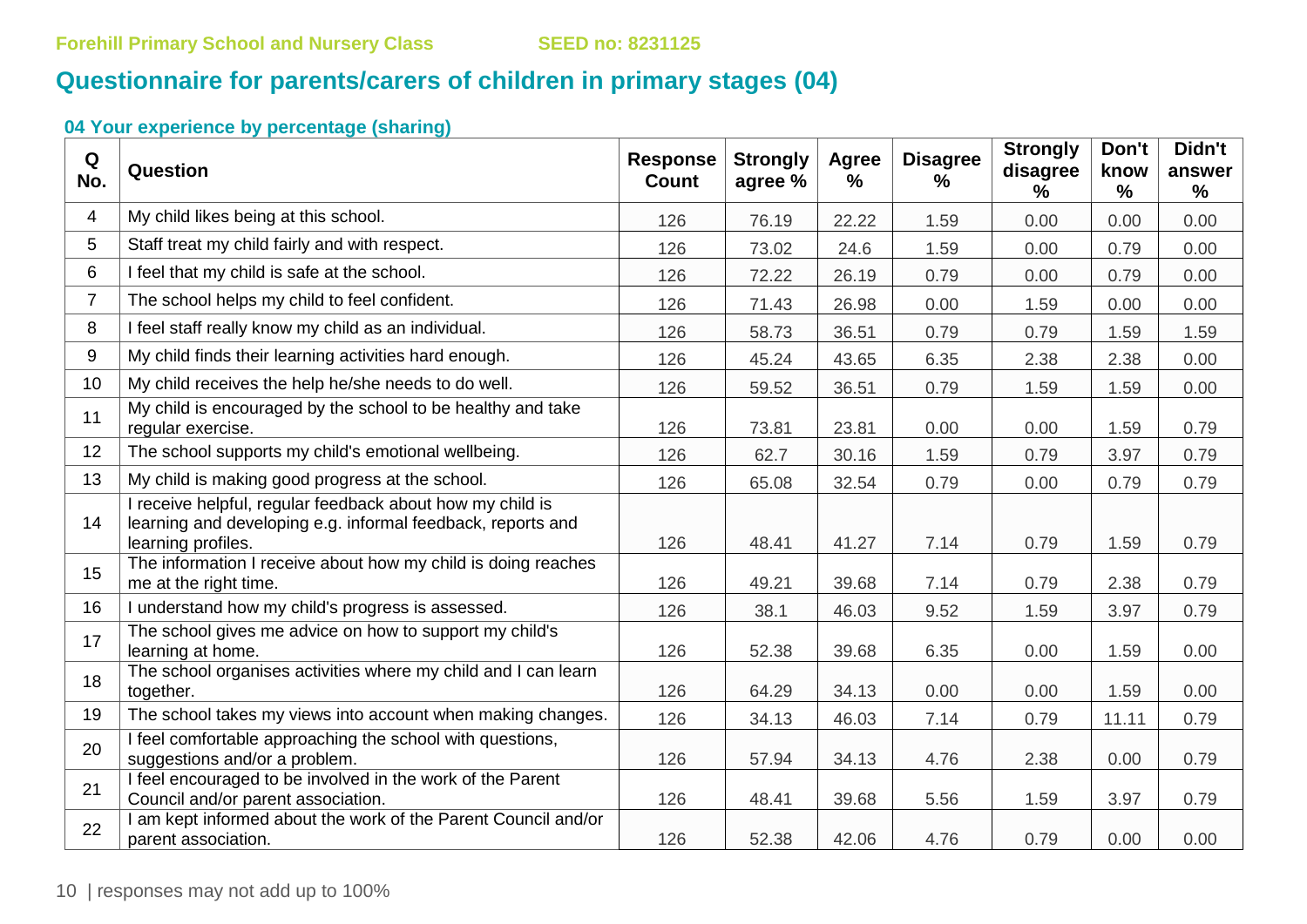| Q<br>No. | <b>Question (cont.)</b>                                      | Response  <br><b>Count</b> | <b>Strongly</b><br>agree % | Agree<br>$\%$ | <b>Disagree</b><br>$\%$ | <b>Strongly</b><br>disagree<br>$\%$ | Don't<br>know<br>% | Didn't<br>answer<br>% |
|----------|--------------------------------------------------------------|----------------------------|----------------------------|---------------|-------------------------|-------------------------------------|--------------------|-----------------------|
| 23       | am satisfied with the quality of teaching in the school.     | 126                        | 69.84                      | 27.78         | 1.59                    | 0.79                                | 0.00               | 0.00                  |
| 24       | The school is well led and managed.                          | 126                        | 74.6                       | 20.63         | 2.38                    | 0.79                                | 0.79               | 0.79                  |
| 25       | The school encourages children to treat others with respect. | 126                        | 68.25                      | 27.78         | .59                     | 0.00                                | . .59              | 0.79                  |
| 26       | would recommend the school to other parents.                 | 126                        | 76.98                      | 20.63         | .59                     | 0.79                                | 0.00               | 0.00                  |
| 27       | Overall, I am satisfied with the school.                     | 126                        | 76.19                      | 22.22         | 0.00                    | 1.59                                | 0.00               | 0.00                  |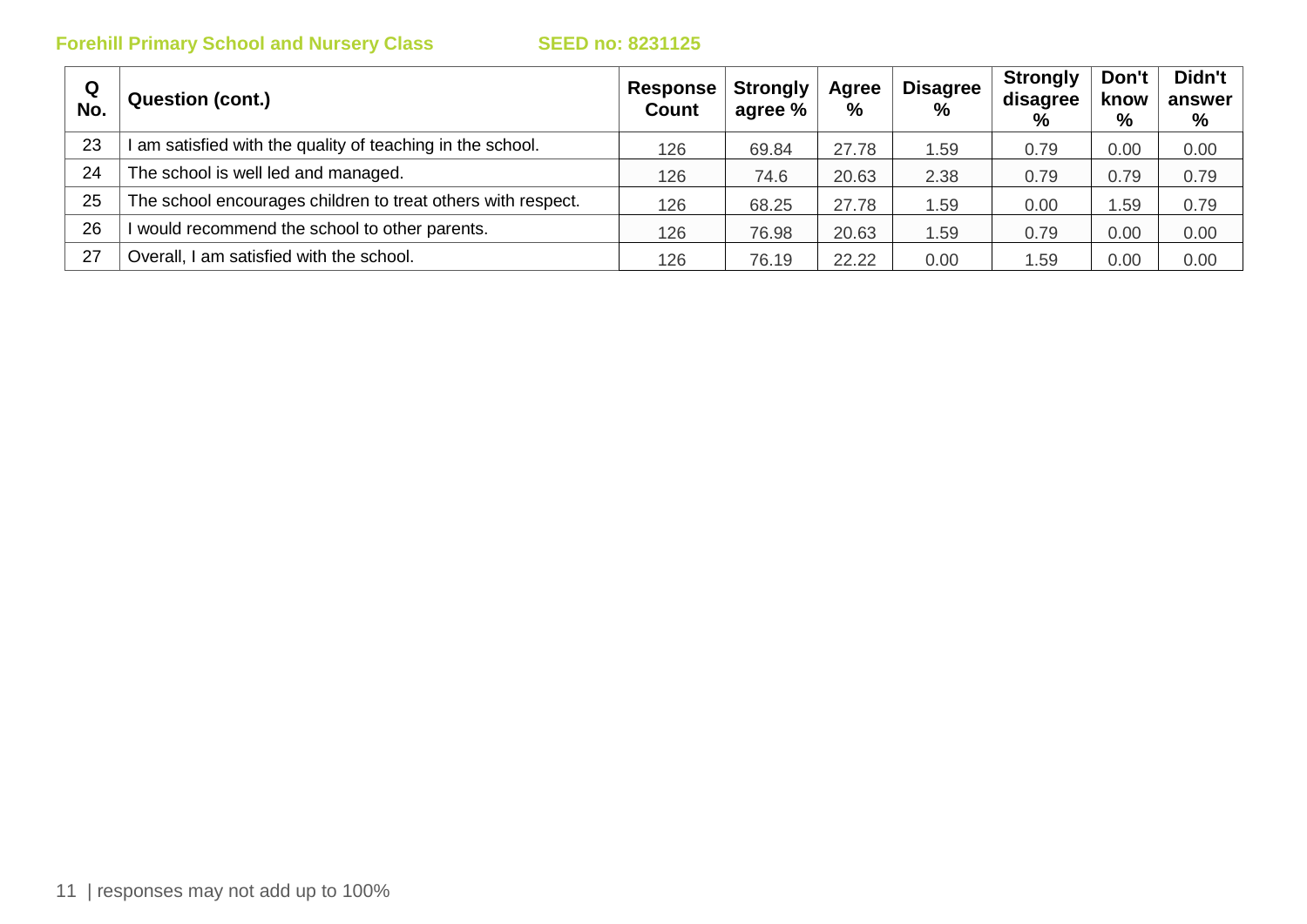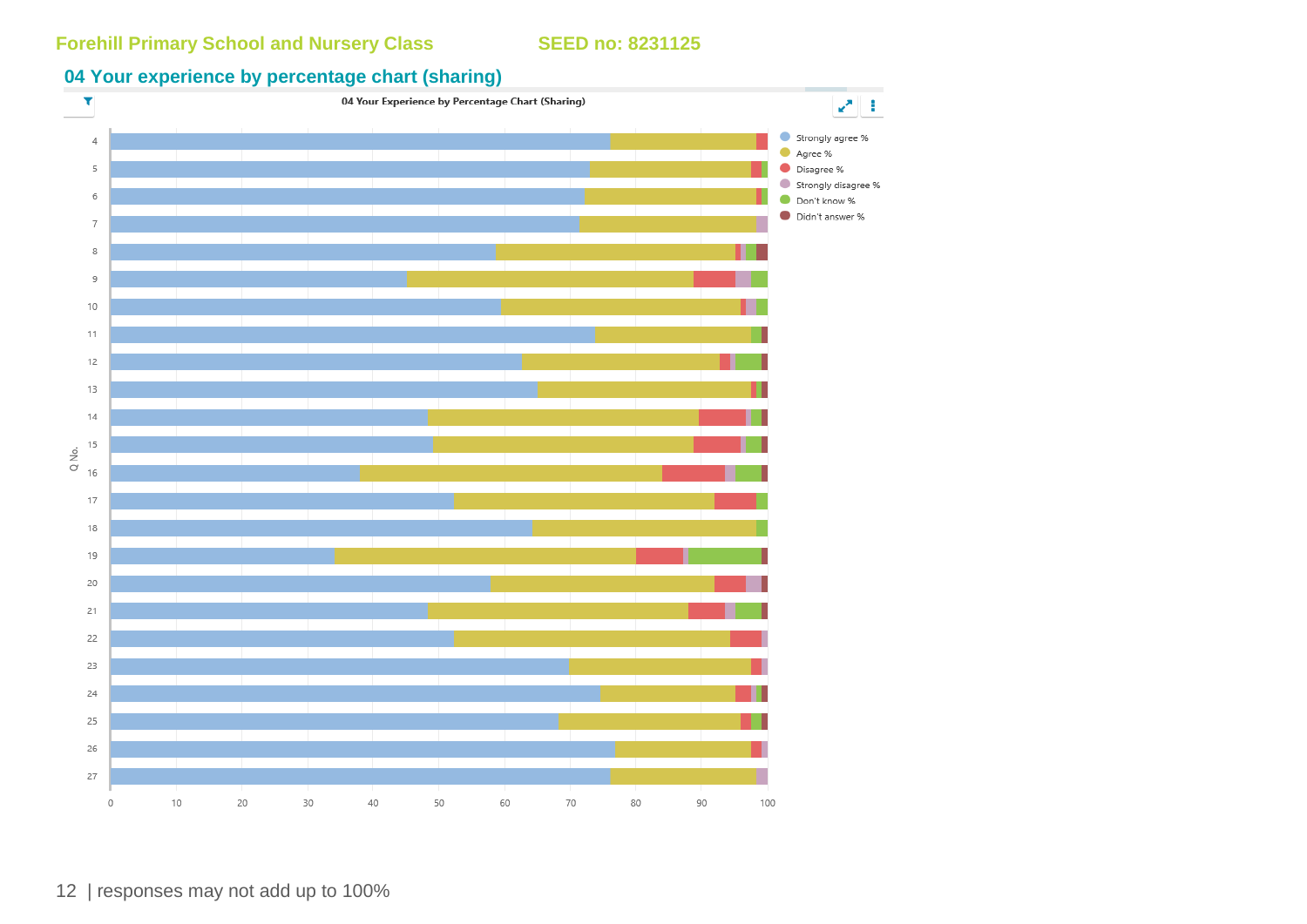#### **04 Your experience by percentage (sharing) bullying**

|     | Question                                 | <b>Response</b> | <b>Strongly</b> | Agree             | <b>Disagree</b> | <b>Strongly</b> | <b>Never</b>             | Didn't                  |
|-----|------------------------------------------|-----------------|-----------------|-------------------|-----------------|-----------------|--------------------------|-------------------------|
| No. |                                          | Count           | aqree %         | %                 | ℅               | disagree %      | $^{\circ}$ experienced % | answer $\%$ $\parallel$ |
| 28  | The school deals well with any bullying. | 126             | 19.84           | $\Omega$<br>21.43 |                 | .59             | E O<br>JJ. 1             | 0.79                    |

#### **04 Your experience by percentage chart (sharing) bullying**

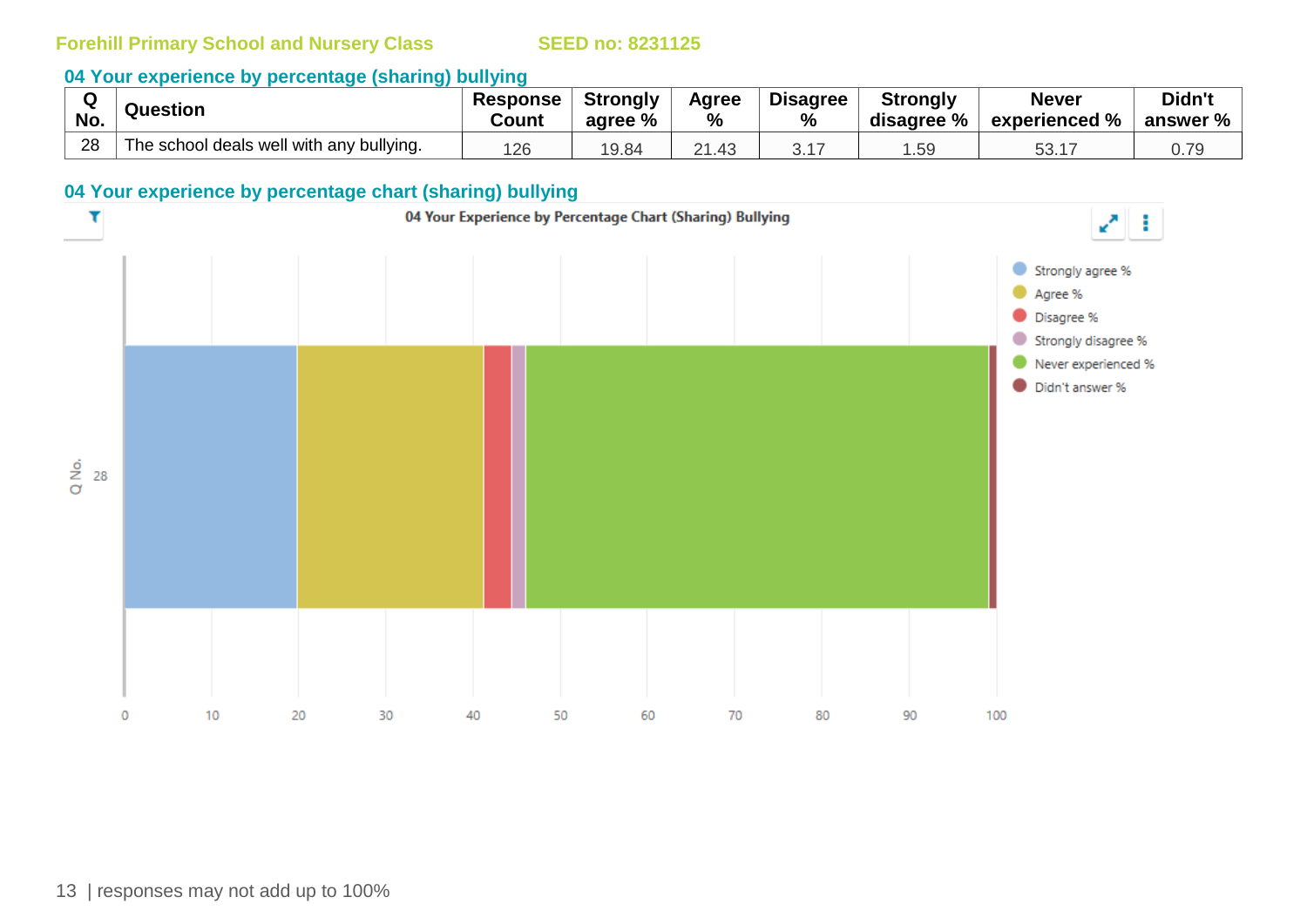# **Questionnaire for school support staff (09)**

| Q<br>No.       | Question                                                                                            | <b>Response</b><br><b>Count</b> | <b>Strongly</b><br>agree % | Agree<br>% | <b>Disagree</b><br>% | <b>Strongly</b><br>disagree<br>$\frac{9}{6}$ | Don't<br>know<br>$\%$ | N/A<br>$\%$ | Didn't<br>answer<br>$\frac{9}{6}$ |
|----------------|-----------------------------------------------------------------------------------------------------|---------------------------------|----------------------------|------------|----------------------|----------------------------------------------|-----------------------|-------------|-----------------------------------|
| $\overline{2}$ | I find it rewarding to be a member of staff at this<br>school.                                      | 13                              | 46.15                      | 46.15      | 0.00                 | 0.00                                         | 7.69                  | 0.00        | 0.00                              |
| 3              | I feel a valued part of the school's community.                                                     | 13                              | 38.46                      | 46.15      | 0.00                 | 0.00                                         | 7.69                  | 7.69        | 0.00                              |
| $\overline{4}$ | I am encouraged to learn and share practice with<br>colleagues from other schools.                  | 13                              | 15.38                      | 46.15      | 0.00                 | 0.00                                         | 23.08                 | 15.38       | 0.00                              |
| 5              | I am given the opportunity to learn and share practice<br>with colleagues from other schools.       | 13                              | 7.69                       | 61.54      | 15.38                | 0.00                                         | 0.00                  | 15.38       | 0.00                              |
| 6              | I have a clear understanding of the social, cultural<br>and economic context of the school.         | 13                              | 30.77                      | 61.54      | 0.00                 | 0.00                                         | 7.69                  | 0.00        | 0.00                              |
| $\overline{7}$ | I feel appropriately supported by the school to<br>undertake my role.                               | 13                              | 61.54                      | 30.77      | 0.00                 | 0.00                                         | 7.69                  | 0.00        | 0.00                              |
| 8              | I am supported to take part in development<br>opportunities.                                        | 13                              | 46.15                      | 38.46      | 0.00                 | 0.00                                         | 7.69                  | 7.69        | 0.00                              |
| 9              | My professional learning enables me to reflect on<br>and improve my practice.                       | 13                              | 53.85                      | 30.77      | 0.00                 | 0.00                                         | 7.69                  | 7.69        | 0.00                              |
| 10             | I have regular opportunities to undertake leadership<br>roles.                                      | 13                              | 15.38                      | 46.15      | 7.69                 | 0.00                                         | 7.69                  | 23.08       | 0.00                              |
| 11             | I have opportunities to be involved in agreeing<br>priorities for the school.                       | 13                              | 15.38                      | 61.54      | 0.00                 | 0.00                                         | 7.69                  | 15.38       | 0.00                              |
| 12             | I am actively involved in the school's ongoing self-<br>evaluation.                                 | 13                              | 53.85                      | 38.46      | 0.00                 | 0.00                                         | 7.69                  | 0.00        | 0.00                              |
| 13             | I understand how to apply the school's procedures<br>relating to child protection and safeguarding. | 13                              | 38.46                      | 46.15      | 0.00                 | 0.00                                         | 7.69                  | 0.00        | 7.69                              |
| 14             | The school's vision and values underpins my work.                                                   | 13                              | 84.62                      | 7.69       | 0.00                 | 0.00                                         | 7.69                  | 0.00        | 0.00                              |
| 15             | Staff treat all children and young people fairly and<br>with respect.                               | 13                              | 46.15                      | 38.46      | 7.69                 | 0.00                                         | 7.69                  | 0.00        | 0.00                              |
| 16             | Colleagues treat each other with respect.                                                           | 13                              | 76.92                      | 15.38      | 0.00                 | 0.00                                         | 7.69                  | 0.00        | 0.00                              |
| 17             | Children and young people are encouraged and<br>supported to treat others with respect.             | 13                              | 61.54                      | 30.77      | 0.00                 | 0.00                                         | 7.69                  | 0.00        | 0.00                              |
| 18             | Children and young people are well behaved.                                                         | 13                              | 46.15                      | 46.15      | 0.00                 | 0.00                                         | 7.69                  | 0.00        | 0.00                              |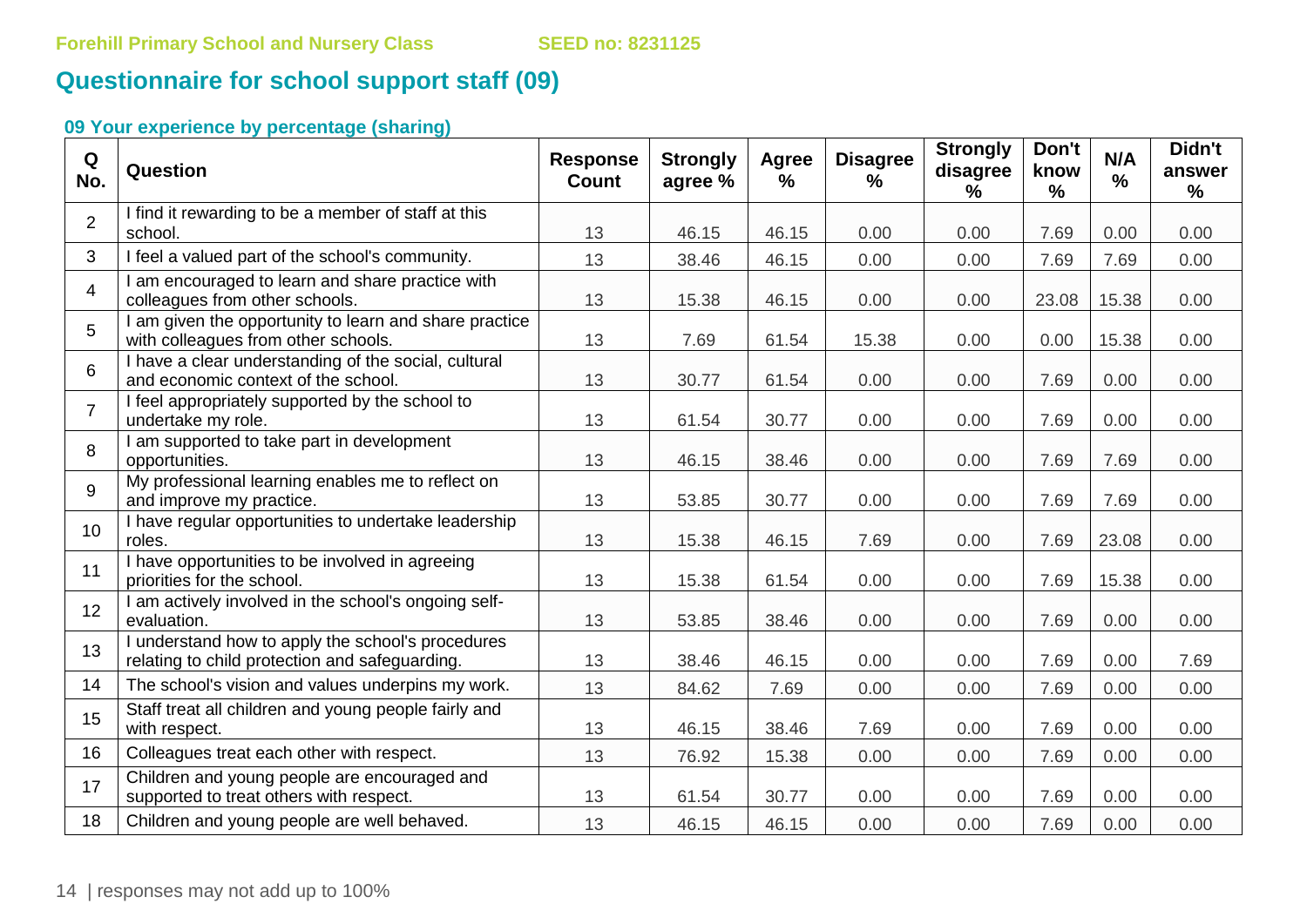| Q<br>No. | <b>Question (cont.)</b>                                                                | <b>Response</b><br>Count | <b>Strongly</b><br>agree % | Agree<br>% | <b>Disagree</b><br>$\%$ | <b>Strongly</b><br>disagree<br>% | Don't<br>know<br>% | N/A<br>$\%$ | Didn't<br>answer<br>% |
|----------|----------------------------------------------------------------------------------------|--------------------------|----------------------------|------------|-------------------------|----------------------------------|--------------------|-------------|-----------------------|
| 19       | The school deals effectively with any bullying.                                        | 13                       | 61.54                      | 30.77      | 0.00                    | 0.00                             | 7.69               | 0.00        | 0.00                  |
| 20       | am provided with feedback when I report an<br>incident.                                | 13                       | 38.46                      | 53.85      | 0.00                    | 0.00                             | 7.69               | 0.00        | 0.00                  |
| 21       | Collaborative working across the school is effective in<br>taking forward improvement. | 13                       | 38.46                      | 46.15      | 0.00                    | 0.00                             | 15.38              | 0.00        | 0.00                  |
| 22       | Staff at all levels within the school communicate<br>effectively with each other.      | 13                       | 38.46                      | 46.15      | 7.69                    | 0.00                             | 7.69               | 0.00        | 0.00                  |
| 23       | The school is well led and managed.                                                    | 13                       | 84.62                      | 7.69       | 0.00                    | 0.00                             | 7.69               | 0.00        | 0.00                  |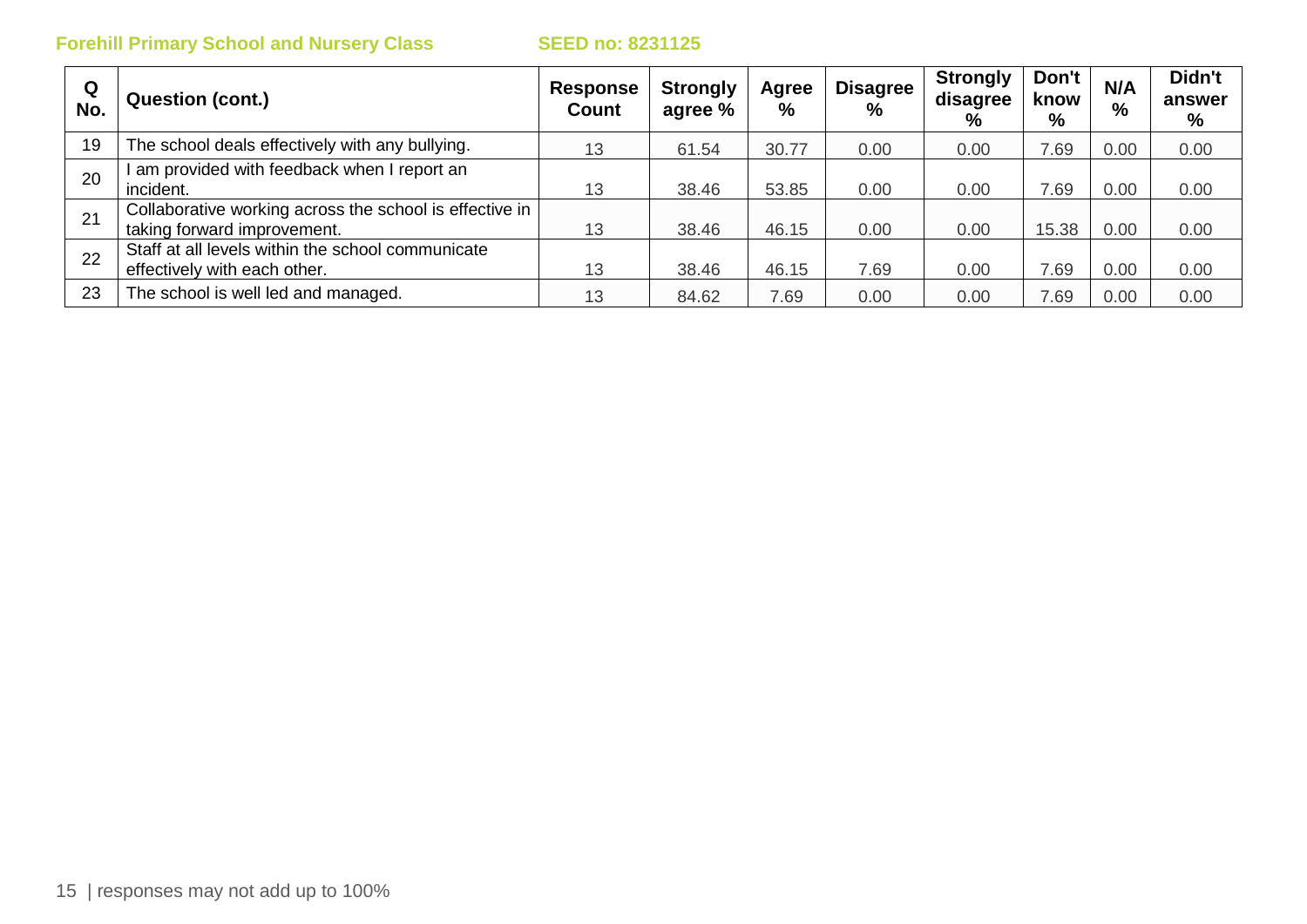# **09 Your experience by percentage chart (sharing)**<br> **1** O9 Your Experience by Percentage Chart (Sharing)



16 | responses may not add up to 100%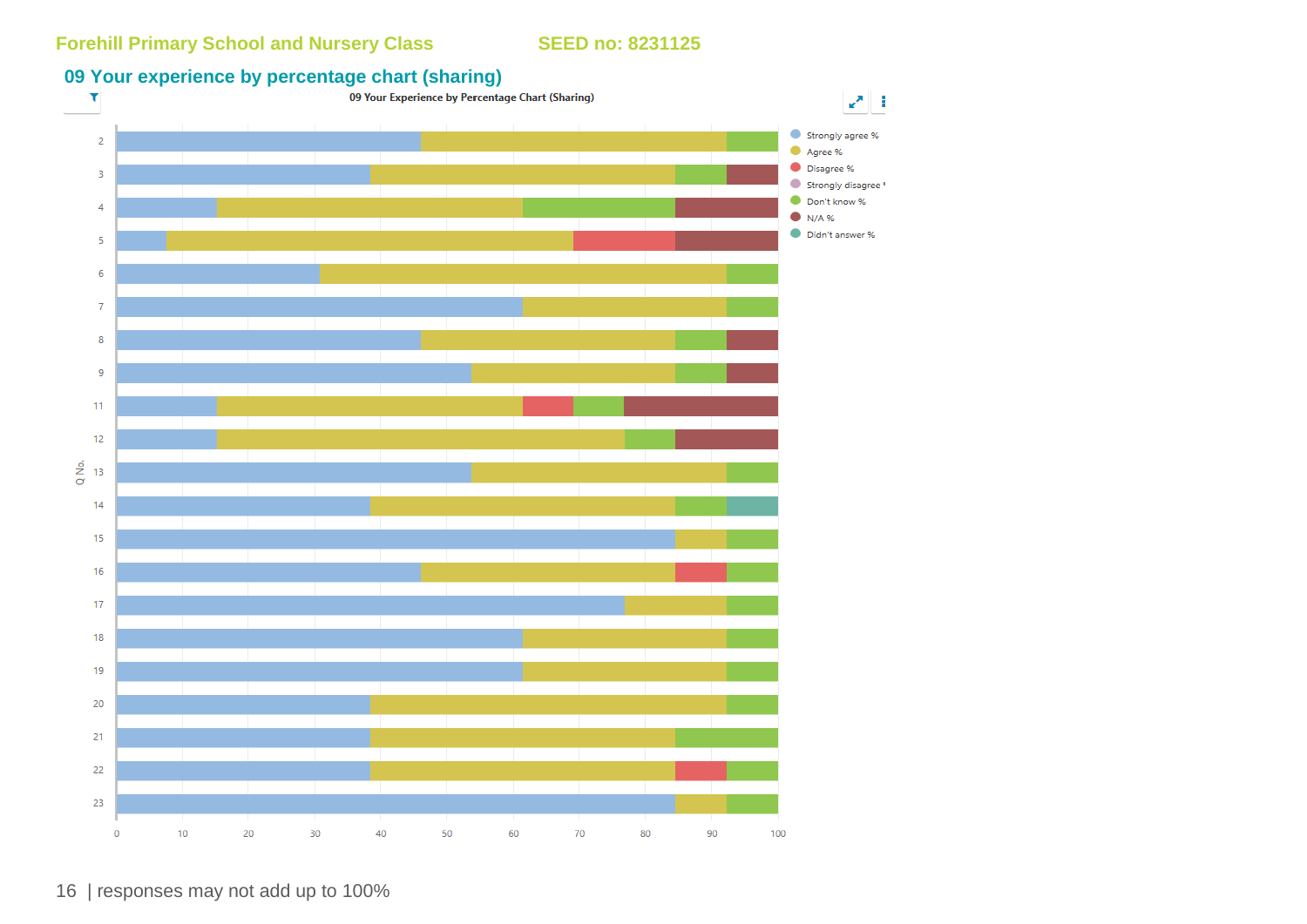## **Questionnaire for school teachers (10)**

| Q<br>No.       | Question                                                                                                                            | <b>Response</b><br><b>Count</b> | <b>Strongly</b><br>agree % | Agree<br>$\frac{0}{0}$ | <b>Disagree</b><br>$\%$ | <b>Strongly</b><br>disagree<br>% | Don't<br>know<br>$\frac{9}{6}$ | N/A<br>$\frac{0}{0}$ | Didn't<br>answer<br>% |
|----------------|-------------------------------------------------------------------------------------------------------------------------------------|---------------------------------|----------------------------|------------------------|-------------------------|----------------------------------|--------------------------------|----------------------|-----------------------|
| $\overline{2}$ | I find it rewarding to be a member of staff at this<br>school.                                                                      | 25                              | 88                         | 8                      | 0.00                    | 0.00                             | $\overline{4}$                 | 0.00                 | 0.00                  |
| $\mathbf{3}$   | I feel a valued part of the school's community.                                                                                     | 25                              | 88                         | 8                      | 0.00                    | 0.00                             | $\overline{4}$                 | 0.00                 | 0.00                  |
| $\overline{4}$ | I am encouraged to learn and share practice with<br>colleagues from other schools.                                                  | 25                              | 56                         | 40                     | 0.00                    | 0.00                             | $\overline{4}$                 | 0.00                 | 0.00                  |
| 5              | I am given the opportunity to learn and share practice<br>with colleagues from other schools.                                       | 25                              | 52                         | 44                     | 0.00                    | 0.00                             | $\overline{4}$                 | 0.00                 | 0.00                  |
| $6\phantom{1}$ | I have a clear understanding of the social, cultural and<br>economic context of the school.                                         | 25                              | 84                         | 12                     | 0.00                    | 0.00                             | $\overline{4}$                 | 0.00                 | 0.00                  |
| $\overline{7}$ | I feel appropriately supported by the school to<br>undertake my role.                                                               | 25                              | 88                         | 8                      | 0.00                    | 0.00                             | $\overline{4}$                 | 0.00                 | 0.00                  |
| 8              | I am supported to engage in professional learning.                                                                                  | 25                              | 96                         | 0.00                   | 0.00                    | 0.00                             | 4                              | 0.00                 | 0.00                  |
| 9              | My professional learning enables me to reflect on and<br>improve my practice.                                                       | 25                              | 92                         | 4                      | 0.00                    | 0.00                             | 4                              | 0.00                 | 0.00                  |
| 10             | I have regular opportunities to undertake leadership<br>roles.                                                                      | 25                              | 56                         | 32                     | 0.00                    | 0.00                             | $\overline{4}$                 | 8                    | 0.00                  |
| 11             | I have opportunities to be involved in agreeing<br>priorities for the school.                                                       | 25                              | 80                         | 16                     | 0.00                    | 0.00                             | $\overline{4}$                 | 0.00                 | 0.00                  |
| 12             | I am actively involved in the school's ongoing self-<br>evaluation.                                                                 | 25                              | 88                         | 8                      | 0.00                    | 0.00                             | $\overline{4}$                 | 0.00                 | 0.00                  |
| 13             | GTCS standards are used to support professional<br>dialogue.                                                                        | 25                              | 96                         | 0.00                   | 0.00                    | 0.00                             | $\overline{4}$                 | 0.00                 | 0.00                  |
| 14             | I use information, including data, effectively to identify<br>and reduce inequalities in children's and young<br>people's outcomes. | 25                              | 88                         | 8                      | 0.00                    | 0.00                             | $\overline{4}$                 | 0.00                 | 0.00                  |
| 15             | I understand how to apply the school's procedures<br>relating to child protection and safeguarding.                                 | 25                              | 92                         | $\overline{4}$         | 0.00                    | 0.00                             | $\overline{4}$                 | 0.00                 | 0.00                  |
| 16             | The school's vision and values underpins my work.                                                                                   | 25                              | 92                         | $\overline{4}$         | 0.00                    | 0.00                             | 4                              | 0.00                 | 0.00                  |
| 17             | Staff treat all children and young people fairly and with<br>respect.                                                               | 25                              | 88                         | 8                      | 0.00                    | 0.00                             | 4                              | 0.00                 | 0.00                  |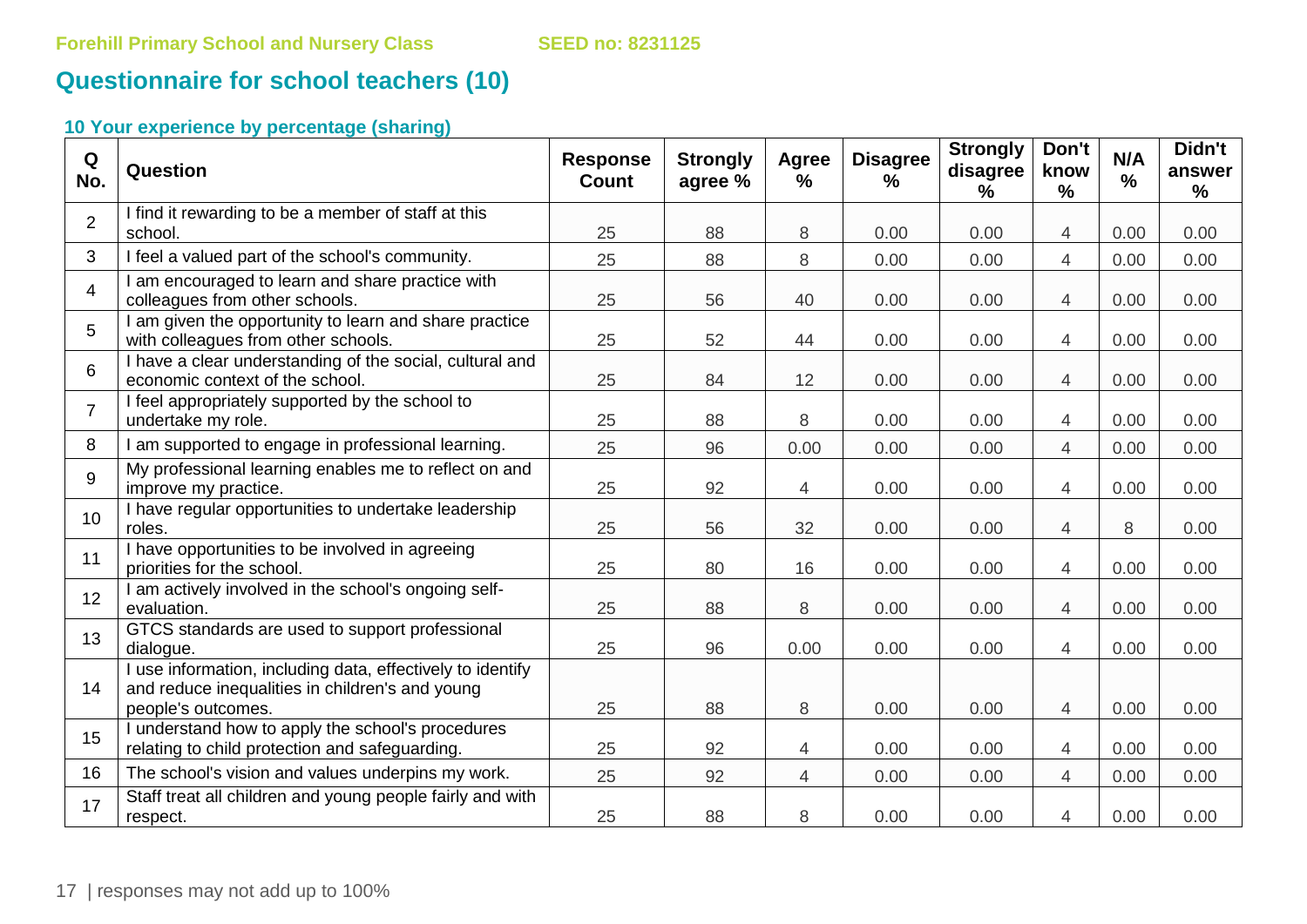| Q<br>No. | <b>Question (cont.)</b>                                                                                                                           | <b>Response</b><br><b>Count</b> | <b>Strongly</b><br>agree % | <b>Agree</b><br>$\frac{1}{2}$ | <b>Disagree</b><br>% | <b>Strongly</b><br>disagree<br>$\frac{9}{6}$ | Don't<br>know<br>$\frac{0}{0}$ | N/A<br>$\frac{1}{2}$ | Didn't<br>answer<br>% |
|----------|---------------------------------------------------------------------------------------------------------------------------------------------------|---------------------------------|----------------------------|-------------------------------|----------------------|----------------------------------------------|--------------------------------|----------------------|-----------------------|
| 18       | Colleagues treat each other with respect.                                                                                                         | 25                              | 88                         | $\overline{4}$                | 0.00                 | 0.00                                         | $\overline{4}$                 | 0.00                 | $\overline{4}$        |
| 19       | Children and young people are encouraged and<br>supported to treat others with respect.                                                           | 25                              | 92                         | 4                             | 0.00                 | 0.00                                         | $\overline{4}$                 | 0.00                 | 0.00                  |
| 20       | Children and young people are well behaved.                                                                                                       | 25                              | 84                         | 12                            | 0.00                 | 0.00                                         | $\overline{4}$                 | 0.00                 | 0.00                  |
| 21       | The school deals effectively with any bullying.                                                                                                   | 25                              | 92                         | 4                             | 0.00                 | 0.00                                         | $\overline{4}$                 | 0.00                 | 0.00                  |
| 22       | I am provided with feedback when I report an incident.                                                                                            | 25                              | 72                         | 8                             | 0.00                 | 0.00                                         | $\overline{4}$                 | 16                   | 0.00                  |
| 23       | Staff at all levels within the school communicate<br>effectively with each other.                                                                 | 25                              | 84                         | 12                            | 0.00                 | 0.00                                         | $\overline{4}$                 | 0.00                 | 0.00                  |
| 24       | The school's arrangements for engaging parents in<br>their child's learning are effective.                                                        | 25                              | 84                         | 12                            | 0.00                 | 0.00                                         | $\overline{4}$                 | 0.00                 | 0.00                  |
| 25       | The school is well led and managed.                                                                                                               | 25                              | 92                         | $\overline{4}$                | 0.00                 | 0.00                                         | $\overline{4}$                 | 0.00                 | 0.00                  |
| 26       | Collaborative working across the school is effective in<br>taking forward improvement.                                                            | 25                              | 92                         | 4                             | 0.00                 | 0.00                                         | $\overline{4}$                 | 0.00                 | 0.00                  |
| 27       | Children and young people are engaged in their<br>learning.                                                                                       | 25                              | 80                         | 16                            | 0.00                 | 0.00                                         | 4                              | 0.00                 | 0.00                  |
| 28       | give children and young people regular feedback<br>which helps them to progress.                                                                  | 25                              | 88                         | 8                             | 0.00                 | 0.00                                         | $\overline{4}$                 | 0.00                 | 0.00                  |
| 29       | Children and young people are provided with<br>experiences which meet their learning needs.                                                       | 25                              | 88                         | 8                             | 0.00                 | 0.00                                         | $\overline{4}$                 | 0.00                 | 0.00                  |
| 30       | Children and young people are involved in talking<br>about and planning their learning.                                                           | 25                              | 64                         | 32                            | 0.00                 | 0.00                                         | $\overline{4}$                 | 0.00                 | 0.00                  |
| 31       | Children and young people are involved in setting their<br>learning targets.                                                                      | 25                              | 84                         | 12                            | 0.00                 | 0.00                                         | $\overline{4}$                 | 0.00                 | 0.00                  |
| 32       | Children and young people have the opportunity to<br>lead their learning.                                                                         | 25                              | 52                         | 44                            | 0.00                 | 0.00                                         | $\overline{4}$                 | 0.00                 | 0.00                  |
| 33       | I receive appropriate support for planning, preparation<br>and assessment.                                                                        | 25                              | 84                         | 8                             | 0.00                 | 0.00                                         | $\overline{4}$                 | $\overline{4}$       | 0.00                  |
| 34       | The school has effective strategies to support children<br>and young people with their learning, including those<br>requiring additional support. | 25                              | 92                         | 4                             | 0.00                 | 0.00                                         | $\overline{4}$                 | 0.00                 | 0.00                  |
| 35       | Staff have a shared understanding of their<br>'responsibility of all' in literacy and numeracy and<br>health and wellbeing.                       | 25                              | 92                         | 4                             | 0.00                 | 0.00                                         | 4                              | 0.00                 | 0.00                  |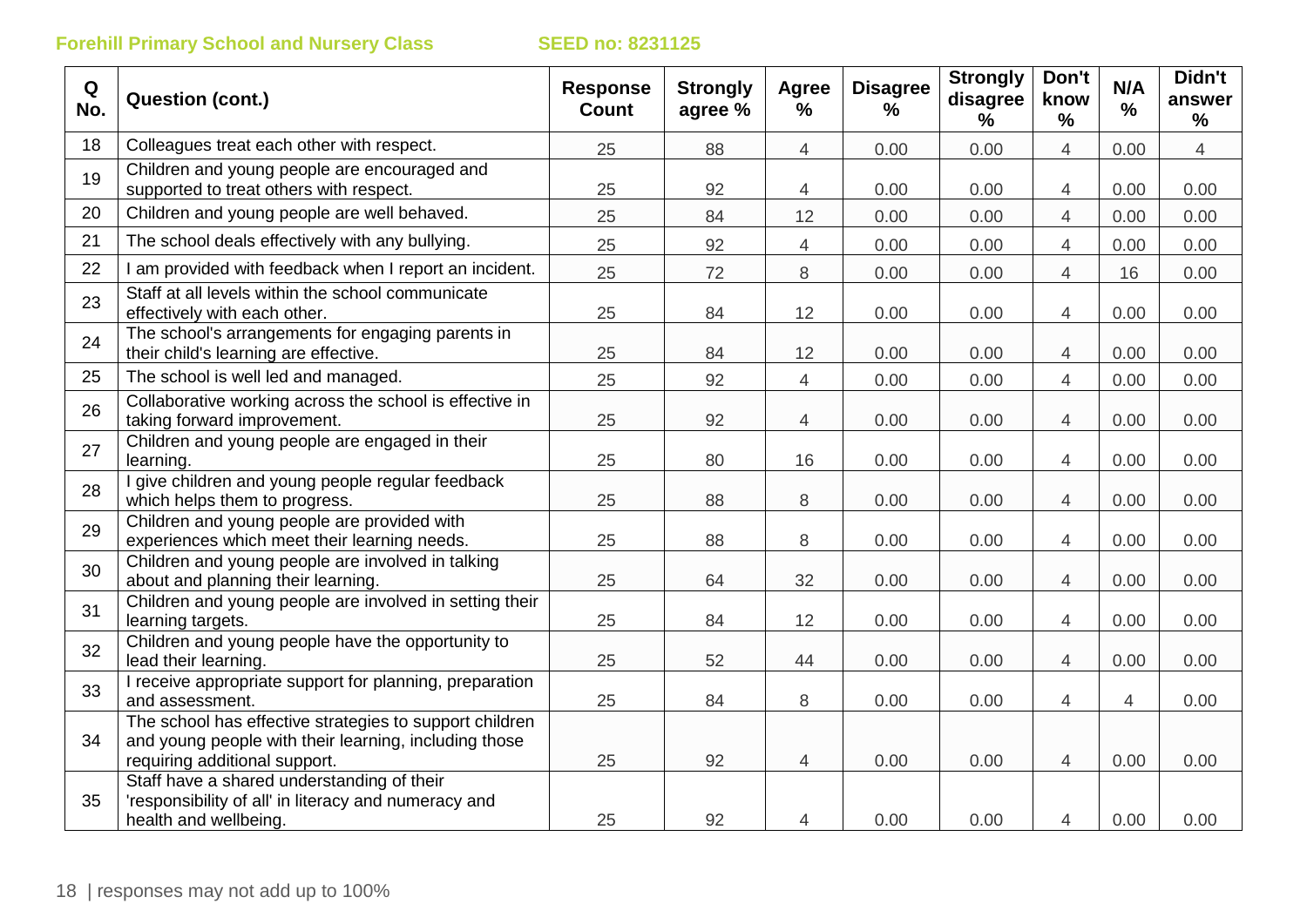| Q<br>No. | <b>Question (cont.)</b>                                                                           | <b>Response</b><br><b>Count</b> | <b>Strongly</b><br>agree % | Agree<br>$\frac{0}{0}$ | <b>Disagree</b><br>$\frac{0}{0}$ | <b>Strongly</b><br>disagree<br>$\%$ | Don't<br>know<br>% | N/A<br>$\frac{0}{0}$ | Didn't<br>answer<br>% |
|----------|---------------------------------------------------------------------------------------------------|---------------------------------|----------------------------|------------------------|----------------------------------|-------------------------------------|--------------------|----------------------|-----------------------|
| 36       | Moderation activities are helping me to make sound                                                |                                 |                            |                        |                                  |                                     |                    |                      |                       |
|          | professional judgements.                                                                          | 25                              | 64                         | 32                     | 0.00                             | 0.00                                |                    | 0.00                 | 0.00                  |
| 37       | I have regular opportunities to help shape the<br>curriculum through discussions with colleagues, |                                 |                            |                        |                                  |                                     |                    |                      |                       |
|          | parents and partners.                                                                             | 25                              | 72                         | 20                     | 0.00                             | 0.00                                |                    |                      | 0.00                  |
| 38       | I am aware of and involved in the school's strategies                                             |                                 |                            |                        |                                  |                                     |                    |                      |                       |
|          | for raising attainment for all.                                                                   | 25                              | 84                         | 12                     | 0.00                             | 0.00                                |                    | 0.00                 | 0.00                  |